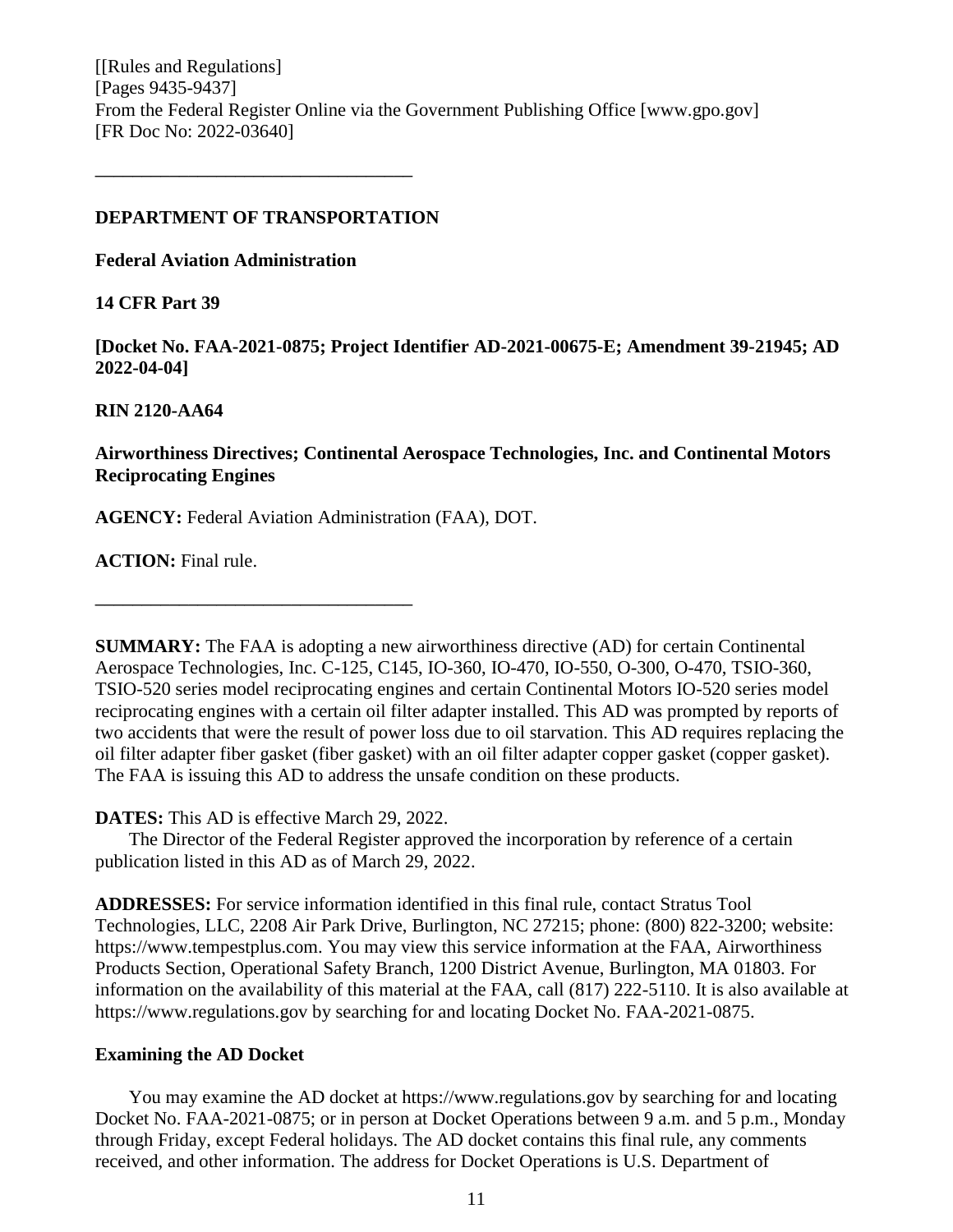Transportation, Docket Operations, M-30, West Building Ground Floor, Room W12-140, 1200 New Jersey Avenue SE, Washington, DC 20590.

**FOR FURTHER INFORMATION CONTACT:** George Hanlin, Aviation Safety Engineer, Atlanta ACO, FAA, 1701 Columbia Avenue, College Park, GA 30337; phone: (404) 474-5584; fax: (404) 474-5605; email: george.hanlin@faa.gov.

#### **SUPPLEMENTARY INFORMATION:**

#### **Background**

The FAA issued a notice of proposed rulemaking (NPRM) to amend 14 CFR part 39 by adding an AD that would apply to certain Continental Aerospace Technologies, Inc. (Type Certificate previously held by Continental Motors, Inc., and Teledyne Continental Motors) C-125-1, C-125-2, C145-2, C145-2H, IO-360-C, IO-360-D, IO-360-DB, IO-360-H, IO-360-HB, IO-360-K, IO-360-KB, IO-470-E, IO-470-S, IO-550-B, IO-550-G, O-300-B, O-300-C, O-300-D, O-300-E, O-470-A, O-470- B, O-470-G, O-470-J, O-470-K, O-470-L, O-470-M, O-470-N, O-470-R, O-470-S, O-470-U, O-470- 11, O-470-15, TSIO-360-E, TSIO-360-EB, TSIO-360-F, TSIO-360-FB, TSIO-360-GB, TSIO-360- LB, TSIO-360-MB, TSIO-360-SB, TSIO-520-C, TSIO-520-CE, TSIO-520-E, TSIO-520-UB model reciprocating engines; and Continental Motors (Type Certificate previously held by Teledyne Continental Motors) IO-520-A, IO-520-B, IO-520-BA, IO-520-BB, IO-520-C, IO-520-D, IO-520-J, and IO-520-L model reciprocating engines. The NPRM published in the Federal Register on October 12, 2021 (86 FR 56658). The NPRM was prompted by reports of two accidents that were the result of power loss due to oil starvation. The first was a fatal accident on May 1, 2019, in Mill Creek California, involving a Cessna 182P airplane with an installed Continental Motors O-470-S engine. The National Transportation Safety Board's preliminary accident investigation report, docket number WPR19FA126, identified evidence of improperly maintained or installed oil filter adapters. An improperly maintained or installed oil filter adapter may lead to failure of the fiber gasket, which may result in oil loss or oil starvation. Based on the investigation, the manufacturer determined the need to replace the fiber gasket with a copper gasket. In the NPRM, the FAA proposed to require removal of the fiber gasket and replacement with a copper gasket. The FAA is issuing this AD to address the unsafe condition on these products.

#### **Discussion of Final Airworthiness Directive**

#### **Comments**

The FAA received comments from two individual commenters. The following presents the comments received on the NPRM and the FAA's response to each comment.

#### **Request To Broaden the Scope**

One commenter compared the NPRM to a previous AD that the FAA issued in 1996, AD 96-12- 22 (61 FR 30501, June 17, 1996), to address loose or separated oil filter adapters. The commenter requested that the FAA consider issuing an AD with a broader scope, such as a remote-mounted oil filter secured to the firewall, as a more permanent solution. The commenter reasoned that a remotemounted filter would reduce the potential for accidents caused by oil starvation and power loss.

The FAA issued AD 96-12-22 to address an unsafe condition caused by adapter-to-oil pump threads fragmenting, resulting in loose or separated oil filter adapters. Like AD 96-12-22, a remotemounted oil filter secured to the firewall is not needed to correct the unsafe condition prompting this AD, which is power loss due to oil starvation. The unsafe condition that prompted this AD was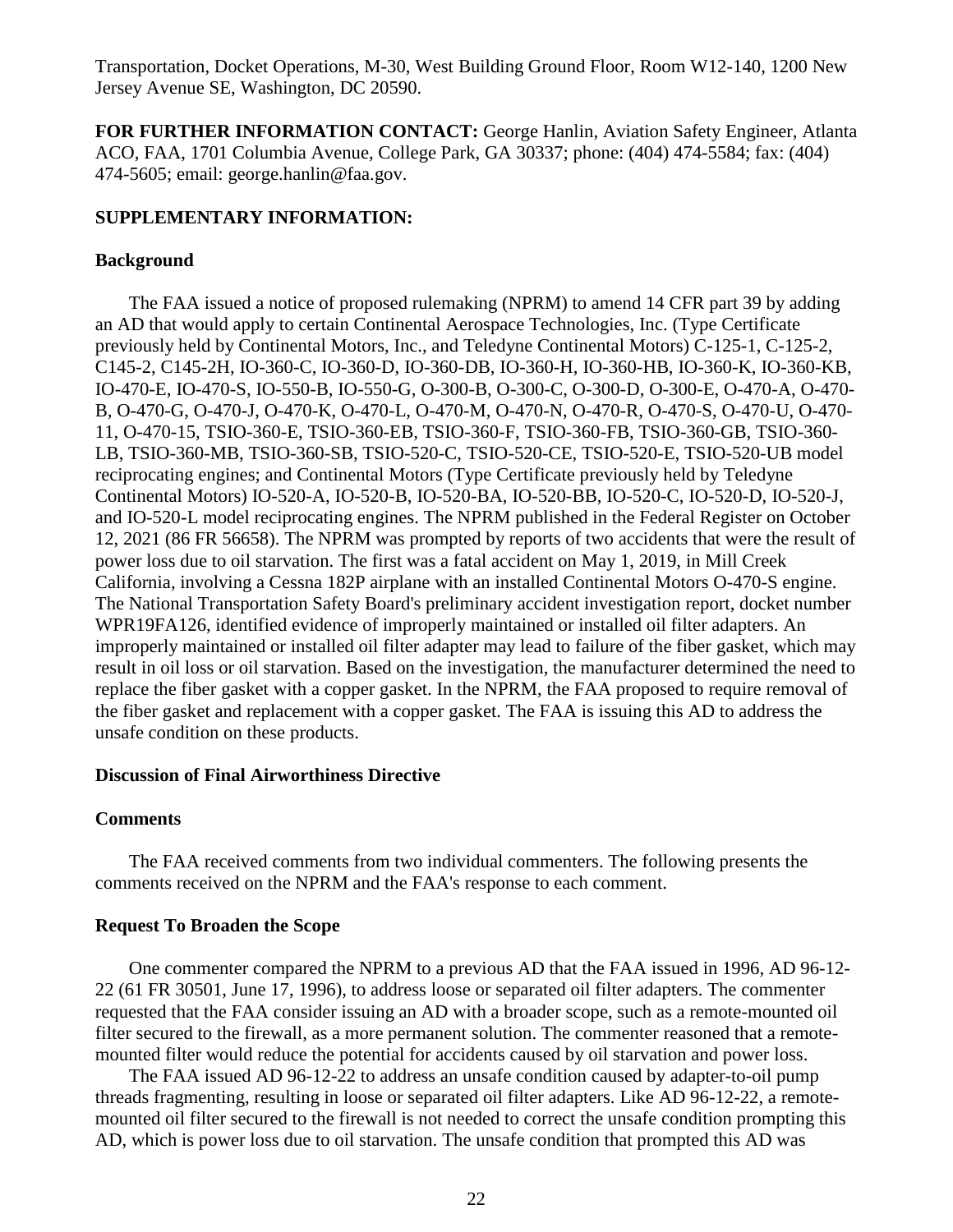caused by failure of the fiber gasket due to improperly maintained or installed oil filter adapters. Therefore, this AD requires replacing the fiber gasket with a copper gasket.

#### **Suggestion To Design a Better Gasket**

One commenter requested that the FAA make the manufacturer design a better gasket, installed with a torque commensurate with the torqued material, such as fiber gasket material similar to the gaskets used in propeller governors. The commenter stated that the gaskets used in propeller governors are manufactured with an oil-resistant outer layer, a stainless steel mesh center layer, and an oil-resistant inner layer. The commenter reasoned that these gaskets would cover the entire sealing faces of the oil filter adapter and the oil pump, unlike the copper gasket, which uses only a portion of the sealing area.

The FAA does not agree that using fiber gasket material similar to the gaskets used in propeller governors is necessary to address the unsafe condition, which is power loss due to oil starvation. The unsafe condition that prompted this AD was caused by failure of the fiber gasket due to improperly maintained or installed oil filter adapters, not the amount of torque applied to a specific gasket material. Additionally, as part of the certification process, the manufacturer has analyzed and tested the copper gasket and found it meets the design intent.

#### **Conclusion**

The FAA reviewed the relevant data, considered any comments received, and determined that air safety requires adopting this AD as proposed. Accordingly, the FAA is issuing this AD to address the unsafe condition on these products. This AD is adopted as proposed in the NPRM.

#### **Related Service Information Under 1 CFR Part 51**

The FAA reviewed Stratus Tool Technologies Mandatory Service Bulletin (MSB) SB-001 Rev B, dated June 17, 2021. This MSB specifies procedures for removing a fiber gasket and replacing it with a copper gasket. This service information is reasonably available because the interested parties have access to it through their normal course of business or by the means identified in ADDRESSES.

#### **Costs of Compliance**

The FAA estimates that this AD affects 6,300 engines installed on airplanes of U.S. registry. The FAA estimates the following costs to comply with this AD:

| попписа сова                                                                |                   |                      |                     |                           |
|-----------------------------------------------------------------------------|-------------------|----------------------|---------------------|---------------------------|
| <b>Action</b>                                                               | <b>Labor</b> cost | <b>Parts</b><br>cost | Cost per<br>product | Cost on U.S.<br>operators |
| Replace fiber gasket with 2.5 work-hours $\times$ \$85 per<br>copper gasket | hour = $$212.50$  | \$34                 | \$246.50            | \$1,552,950               |

#### **Estimated Costs**

### **Authority for This Rulemaking**

Title 49 of the United States Code specifies the FAA's authority to issue rules on aviation safety. Subtitle I, section 106, describes the authority of the FAA Administrator. Subtitle VII: Aviation Programs, describes in more detail the scope of the Agency's authority.

The FAA is issuing this rulemaking under the authority described in Subtitle VII, Part A, Subpart III, Section 44701: General requirements. Under that section, Congress charges the FAA with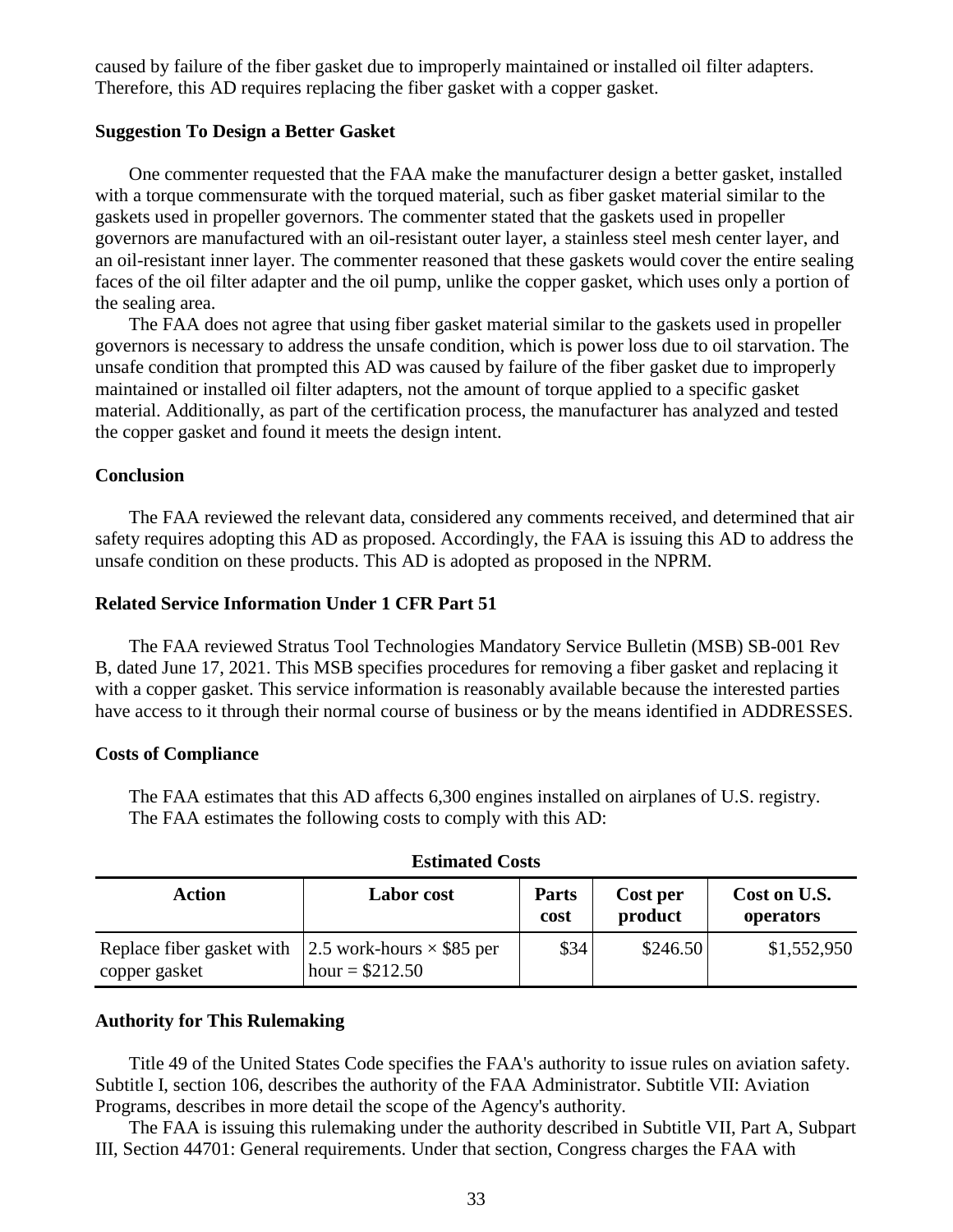promoting safe flight of civil aircraft in air commerce by prescribing regulations for practices, methods, and procedures the Administrator finds necessary for safety in air commerce. This regulation is within the scope of that authority because it addresses an unsafe condition that is likely to exist or develop on products identified in this rulemaking action.

# **Regulatory Findings**

This AD will not have federalism implications under Executive Order 13132. This AD will not have a substantial direct effect on the States, on the relationship between the national government and the States, or on the distribution of power and responsibilities among the various levels of government.

For the reasons discussed above, I certify that this AD:

(1) Is not a "significant regulatory action" under Executive Order 12866,

(2) Will not affect intrastate aviation in Alaska, and

(3) Will not have a significant economic impact, positive or negative, on a substantial number of small entities under the criteria of the Regulatory Flexibility Act.

# **List of Subjects in 14 CFR Part 39**

Air transportation, Aircraft, Aviation safety, Incorporation by reference, Safety.

# **The Amendment**

Accordingly, under the authority delegated to me by the Administrator, the FAA amends 14 CFR part 39 as follows:

# **PART 39–AIRWORTHINESS DIRECTIVES**

1. The authority citation for part 39 continues to read as follows:

Authority: 49 U.S.C. 106(g), 40113, 44701.

# **§ 39.13 [Amended]**

2. The FAA amends § 39.13 by adding the following new airworthiness directive: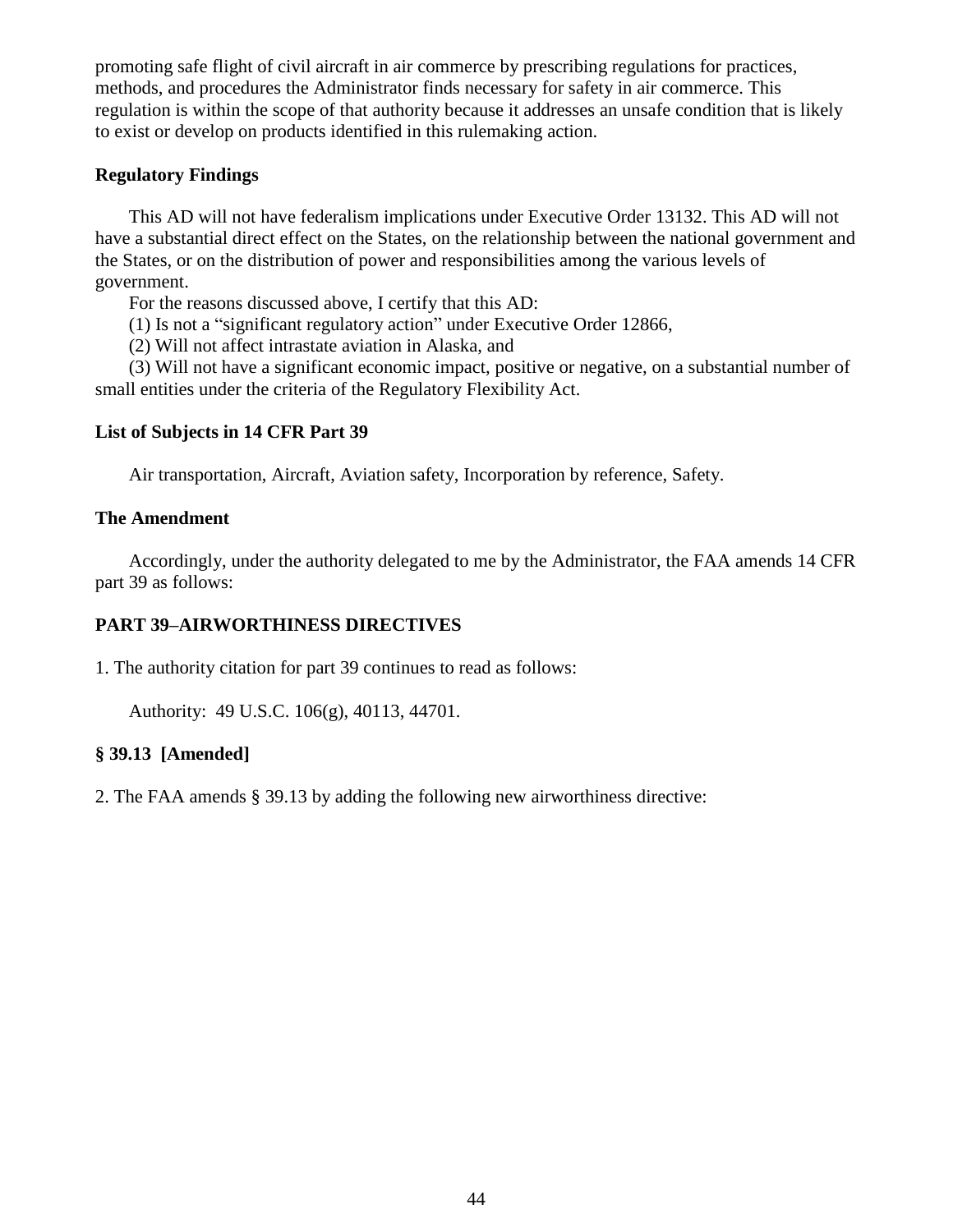

# **AIRWORTHINESS DIRECTIVE**

**www.faa.gov/aircraft/safety/alerts/** www.gpoaccess.gov/fr/advanced.html

**2022-04-04 Continental Aerospace Technologies, Inc. and Continental Motors:** Amendment 39- 21945; Docket No. FAA-2021-0875; Project Identifier AD-2021-00675-E.

## **(a) Effective Date**

This airworthiness directive (AD) is effective March 29, 2022.

## **(b) Affected ADs**

None.

## **(c) Applicability**

This AD applies to the reciprocating engine models identified in paragraphs  $(c)(1)$  and  $(2)$  of this AD with an F&M Enterprises, Inc. (F&M) or Stratus Tool Technologies, LLC (Stratus) oil filter adapter installed per Supplemental Type Certificate SE8409SW, SE09356SC, or SE10348SC.

(1) Continental Aerospace Technologies, Inc. (Type Certificate previously held by Continental Motors, Inc., and Teledyne Continental Motors) C-125-1, C-125-2, C145-2, C145-2H, IO-360-C, IO-360-D, IO-360-DB, IO-360-H, IO-360-HB, IO-360-K, IO-360-KB, IO-470-E, IO-470-S, IO-550-B, IO-550-G, O-300-B, O-300-C, O-300-D, O-300-E, O-470-A, O-470-B, O-470-G, O-470-J, O-470-K, O-470-L, O-470-M, O-470-N, O-470-R, O-470-S, O-470-U, O-470-11, O-470-15, TSIO-360-E, TSIO-360-EB, TSIO-360-F, TSIO-360-FB, TSIO-360-GB, TSIO-360-LB, TSIO-360-MB, TSIO-360-SB, TSIO-520-C, TSIO-520-CE, TSIO-520-E, and TSIO-520-UB model reciprocating engines; and

(2) Continental Motors (Type Certificate previously held by Teledyne Continental Motors) IO-520-A, IO-520-B, IO-520-BA, IO-520-BB, IO-520-C, IO-520-D, IO-520-J, and IO-520-L model reciprocating engines.

## **(d) Subject**

Joint Aircraft System Component (JASC) Code 8550, Reciprocating Engine Oil System.

#### **(e) Unsafe Condition**

This AD was prompted by reports of two accidents that were the result of power loss due to oil starvation. The FAA is issuing this AD to prevent loss of engine power. The unsafe condition, if not addressed, could result in failure of the engine, in-flight shutdown, and loss of control of the aircraft.

## **(f) Compliance**

Comply with this AD within the compliance times specified, unless already done.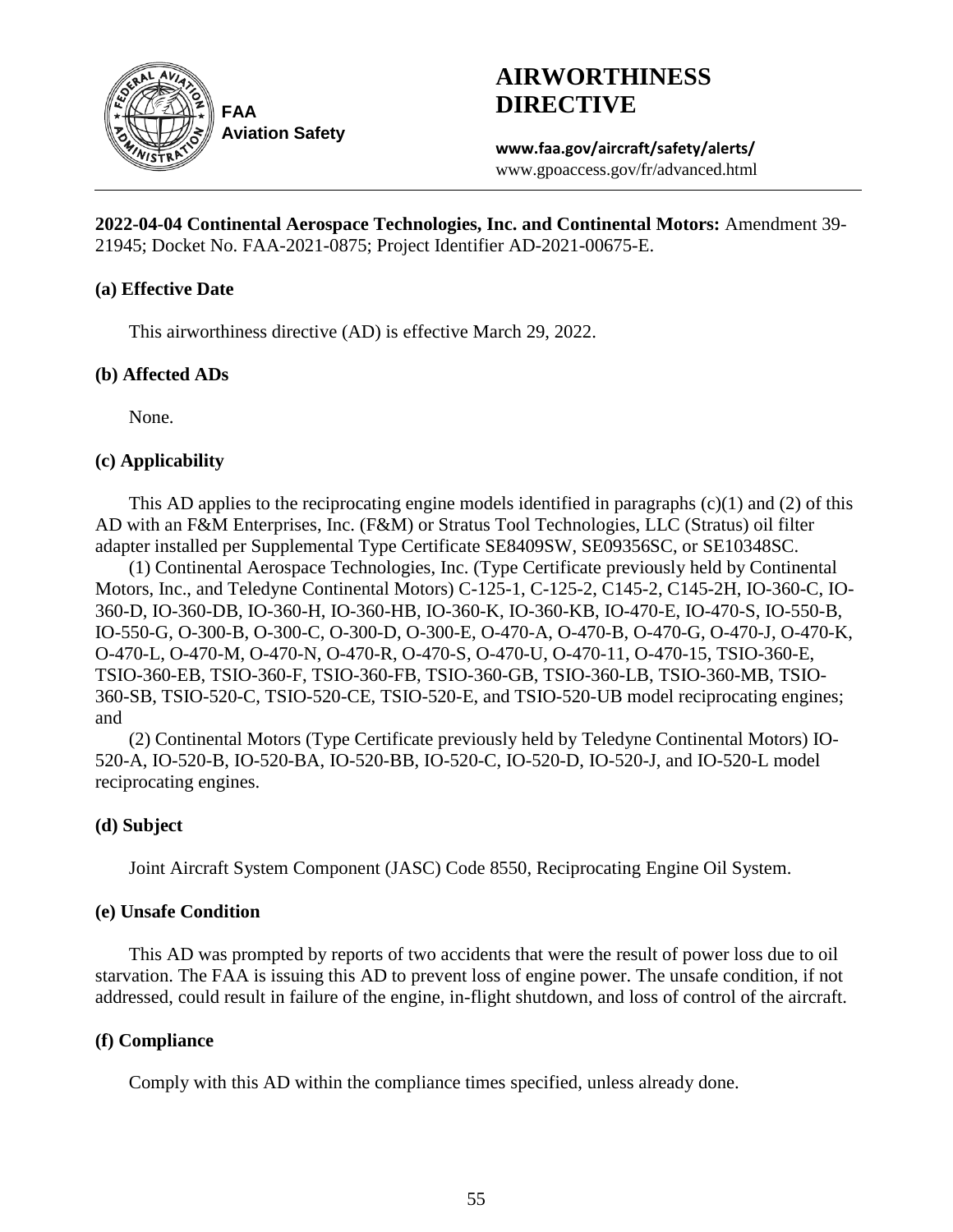#### **(g) Required Actions**

Before accumulating 50 flight hours after the effective date of this AD or at the next scheduled oil change after the effective date of this AD, whichever occurs first, remove any F&M or Stratus oil filter adapter fiber gasket from service and replace it with a Stratus AN900-28 or AN900-29 oil filter adapter copper gasket in accordance with the Compliance Instructions, paragraph 6., pages 7 through 10 (including all detailed instructions for Figure 5 through Figure 16), of Stratus Tool Technologies Mandatory Service Bulletin SB-001 Rev B, dated June 17, 2021.

#### **(h) Installation Prohibition**

After the effective date of this AD, do not install or reuse an F&M or Stratus oil filter adapter fiber gasket in any F&M or Stratus Tool Technologies oil filter adapter.

#### **(i) Special Flight Permit**

A special flight permit may be issued in accordance with 14 CFR 21.197 and 21.199 to permit a one-time non-revenue ferry flight to operate the airplane to a location where the maintenance action can be performed.

#### **(j) Alternative Methods of Compliance (AMOCs)**

(1) The Manager, Atlanta ACO Branch, FAA, has the authority to approve AMOCs for this AD, if requested using the procedures found in 14 CFR 39.19. In accordance with 14 CFR 39.19, send your request to your principal inspector or local Flight Standards District Office, as appropriate. If sending information directly to the manager of the certification office, send it to the attention of the person identified in paragraph (k) of this AD.

(2) Before using any approved AMOC, notify your appropriate principal inspector, or lacking a principal inspector, the manager of the local flight standards district office/certificate holding district office.

#### **(k) Related Information**

For more information about this AD, contact George Hanlin, Aviation Safety Engineer, Atlanta ACO, FAA, 1701 Columbia Avenue, College Park, GA 30337; phone: (404) 474-5584; fax: (404) 474-5605; email: george.hanlin@faa.gov.

#### **(l) Material Incorporated by Reference**

(1) The Director of the Federal Register approved the incorporation by reference (IBR) of the service information listed in this paragraph under 5 U.S.C. 552(a) and 1 CFR part 51.

(2) You must use this service information as applicable to do the actions required by this AD, unless the AD specifies otherwise.

(i) Stratus Tool Technologies Mandatory Service Bulletin SB-001 Rev B, dated June 17, 2021.

(ii) [Reserved]

(3) For Stratus Tool Technologies, LLC service information identified in this AD, contact Stratus Tool Technologies, LLC, 2208 Air Park Drive, Burlington, NC 27215; phone: (800) 822-3200; website: https://www.tempestplus.com.

(4) You may view this service information at FAA, Airworthiness Products Section, Operational Safety Branch, 1200 District Avenue, Burlington, MA 01803. For information on the availability of this material at the FAA, call (817) 222-5110.